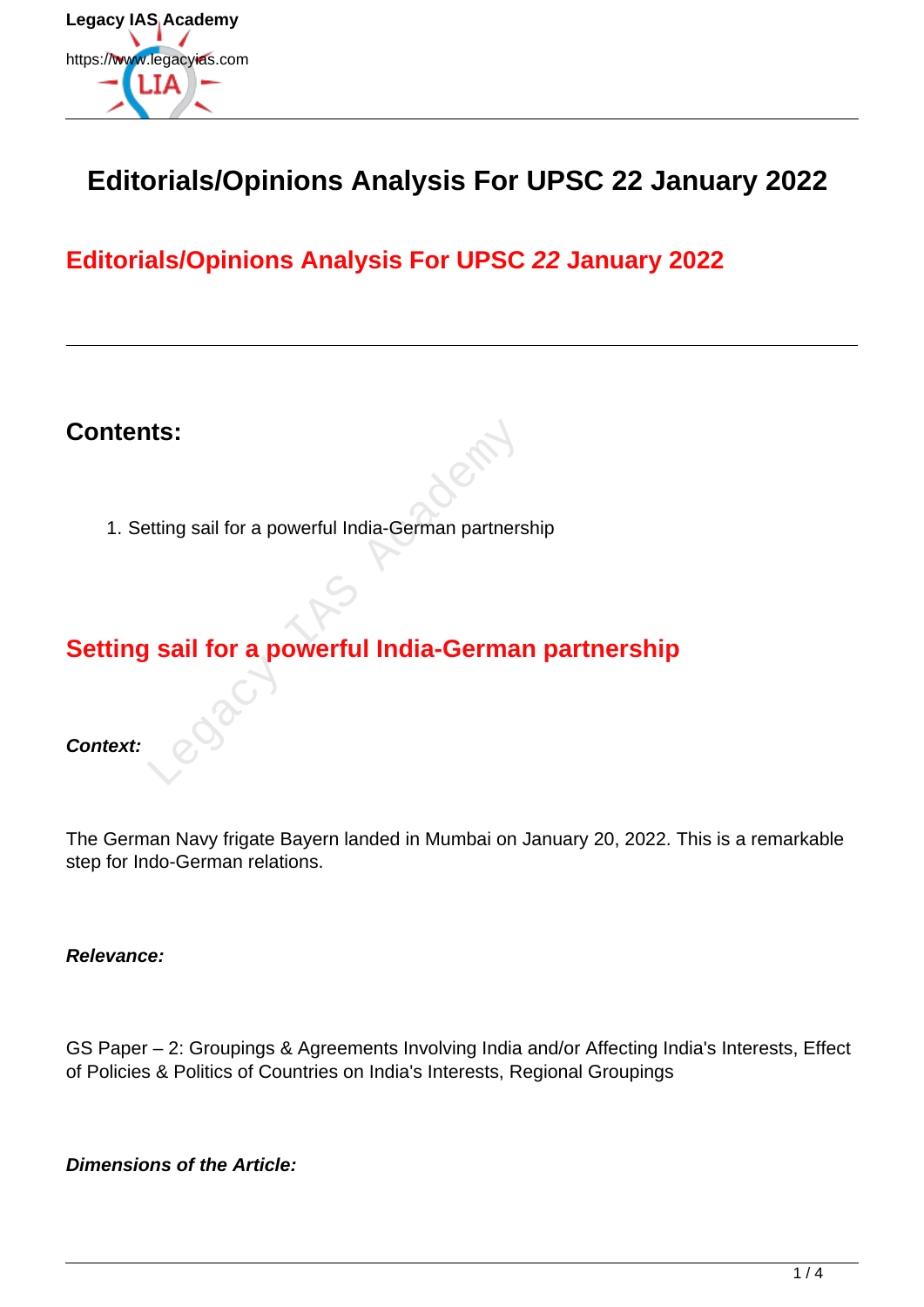

- 1. Germany's Recent Initiatives for Indo-Pacific
- 2. Interests behind the Engagement
- 3. German Military Vessel –The Bayern
- 4. India-Germany Cooperation
- 5. Way Forward

### **Germany's Recent Initiatives for Indo-Pacific:**

- Germany has realised that the world's political and economic centre of gravity is, to a large degree, shifting to the Indo-Pacific region, with India as a key player, strategic partner and long-standing democratic friend at the hub.
- Here is where a significant part of the future international order is being shaped.
- The visit of the Bayern is a concrete outcome of the Indo-Pacific Policy Guidelines that Germany adopted in autumn 2020 and the European Union's Indo-Pacific Strategy published last year. ge degree, shifting to the Indo-Pacific region, writher and long-standing democratic friend at the resume is where a significant part of the future interevisit of the Bayern is a concrete outcome of ermany adopted in autum
- **Why did Germany come up with such guidelines at this particular time?**
	- Germany is determined to contribute to buttressing the rules-based international order at a time when it is exposed to grave challenges.
	- For Europe, just like for India, it is vital that trade routes stay open, that freedom of navigation is upheld and that disputes are resolved peacefully on the basis of international law.
	- o India is a maritime powerhouse and a strong advocate for free and inclusive trade — and, therefore, a primary partner on that mission.

### **Interests behind the Engagement:**

- The Indo-Pacific, with India as its centrepiece, looms large in Germany's and the European Union's foreign policy. Why?
- **Economic Interests:** The Indo-Pacific region is home to around 65% of the global population and 20 of the world's 33 megacities.
	- The region accounts for 62% of global GDP and 46% of the world's merchandise trade.
	- As much as India, Germany is a trading nation. More than 20% of German trade is conducted in the Indo-Pacific neighbourhood.
	- This is why Germany and India share a responsibility to maintain and support stability, prosperity and freedom in this part of the world.
	- Europe's key interests are at stake when championing a free and open Indo-Pacific.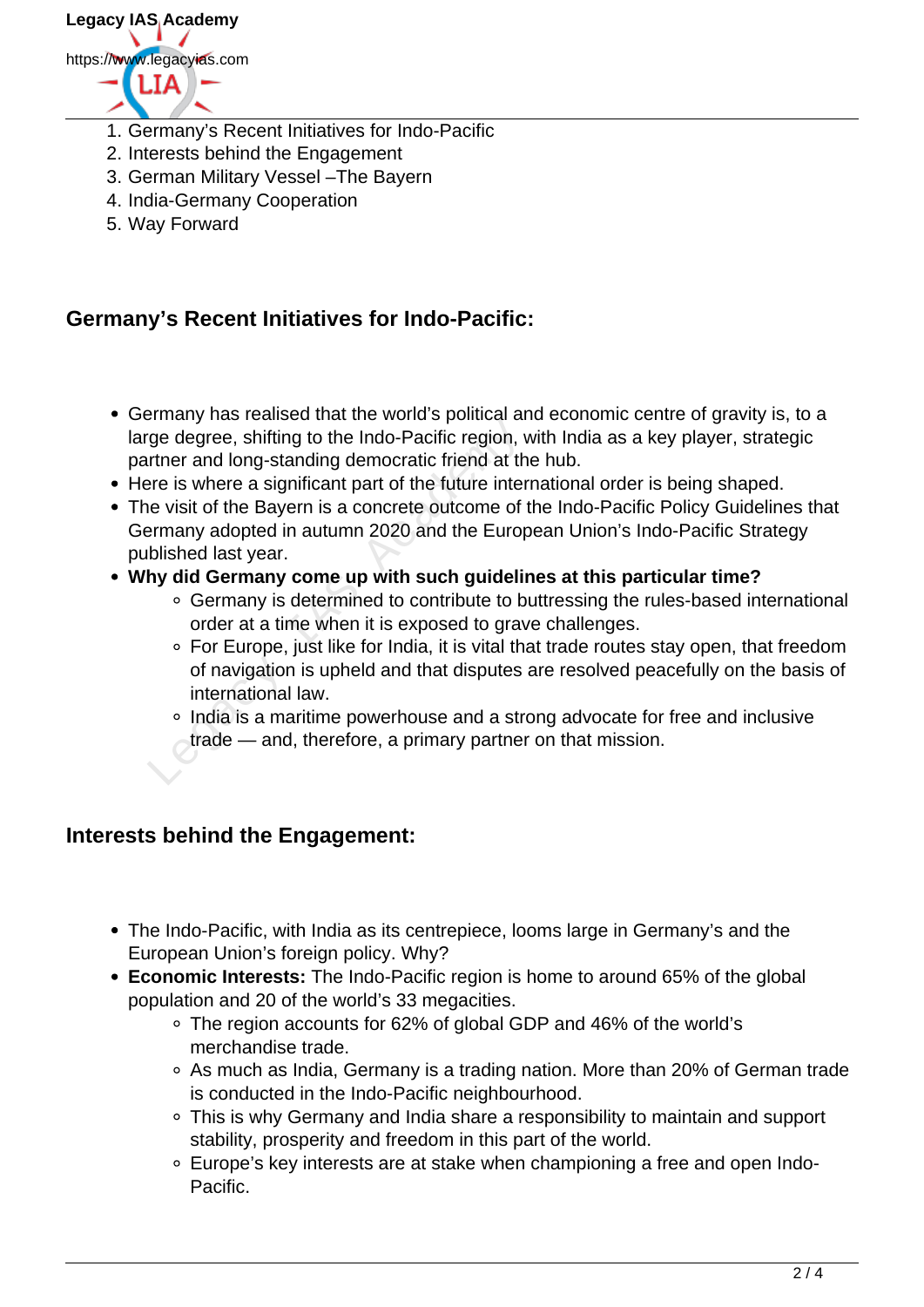

- **To Combat Climate Change:** Indo-pacific region is also the source of more than half of all global carbon emissions.
	- This makes the region's countries key partners in tackling global challenges such as climate change and sustainable energy production and consumption.

### **German Military Vessel –The Bayern:**



- After visiting Japan, Australia, Vietnam, Singapore and other countries in the region , the Bayern is set to return Germany from India thus completing its seven-month journey in the region.
- **Its Objective:** Our message is one of cooperation and inclusiveness. But inclusiveness does not mean blind equidistance.
	- We will not stand by when the multilateral order is challenged and when attempts are made to try to place the law of power over the power of law.
- **Significance:**
	- The Bayern participated in the North Atlantic Treaty Organization (NATO) and European Union missions Sea Guardian in the Mediterranean Sea and Operation ATALANTA — formally European Union Naval Force (EU NAVFOR) Somalia — in the Arabian Sea.
	- The Bayern also helped monitor United Nations sanctions against the Democratic People's Republic of Korea.

### **India-Germany Cooperation:**